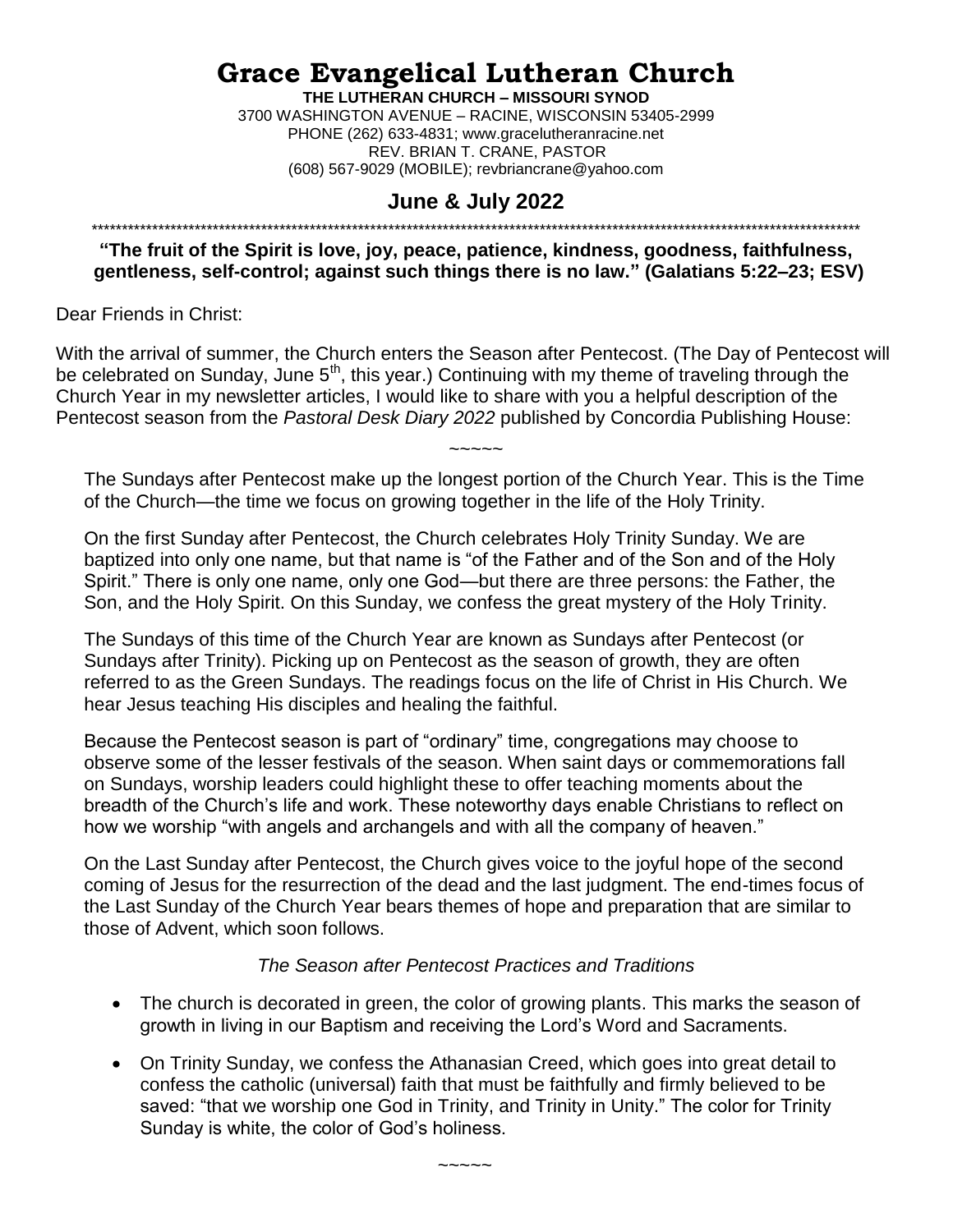One of our more recent hymns, "*Fruitful Trees, the Spirit's Sowing*" (*LSB* 691), beautifully captures the theme of growth that characterizes the Season after Pentecost. This hymn, written in 1981 by English hymnwriter Timothy Dudley-Smith, is based on St. Paul's description of the fruit of the Spirit in Galatians 5:22–23 and in Jesus' call for His disciples, referred to as branches, to bear much fruit (John 15:5, 8):

- 1 Fruitful trees, the Spirit's sowing, May we ripen and increase, Fruit to life eternal growing, Rich in love and joy and peace.
- 2 Laden branches freely bearing Gifts the Giver loves to bless; Here is fruit that grows by sharing, Patience, kindness, gentleness.
- 3 Rooted deep in Christ our Master, Christ our pattern and our goal, Teach us, as the years fly faster, Goodness, faith, and self-control.
- 4 Fruitful trees, the Spirit's tending, May we grow till harvests cease; Till we taste, in life unending, Heaven's love and joy and peace.

Text: © 1984 Hope Publishing Co. Used by permission: LSB Hymn License no. 110005782

I hope you and your family have a wonderful summer as you rest and rejoice in all of God's good and gracious gifts. By the power of His holy Word and Sacraments, may you continue to bear much fruit for His kingdom, growing in faith toward Him and in fervent love toward one another.

Yours in Christ, Pastor Brian Crane

### **FROM THE BOARD OF ELDERS**

This first week of June brings with it one of my favorite things about being an elder.

This weekend will see the next class of confirmands welcomed into Grace. On the Friday before Sunday's Confirmation service, the dedication of the confirmands is celebrated with a dinner and tested by going over the questions they studied from Luther's Small Catechism.

I have been a part of these examinations for almost a decade at this point, and I always enjoy going over the width and breadth of the Small Catechism and being reminded of my time studying it when I was preparing to be confirmed.

The beauty of the Small Catechism is that it is a stalwart work, its principles not shaken by 500 years of change in the world around it.

Luther's teachings are not changed by the world, but they do help us understand the changing world around us. We have a bedrock for explaining and defending our faith that is just as relevant to us now as it was to Luther's children that inspired his composition of the catechism.

And when as adults we laugh about how some of the things we learned in school never were relevant again (all of that practice in making dioramas in grade school never lead anywhere I'm afraid), the teachings of Luther's Small Catechism are a daily part of our lives.

It's a thorough, detailed, and steady guide to help us explain and understand our faith and the Bible. And if any of us feel we have outgrown the need for that, we have fooled ourselves.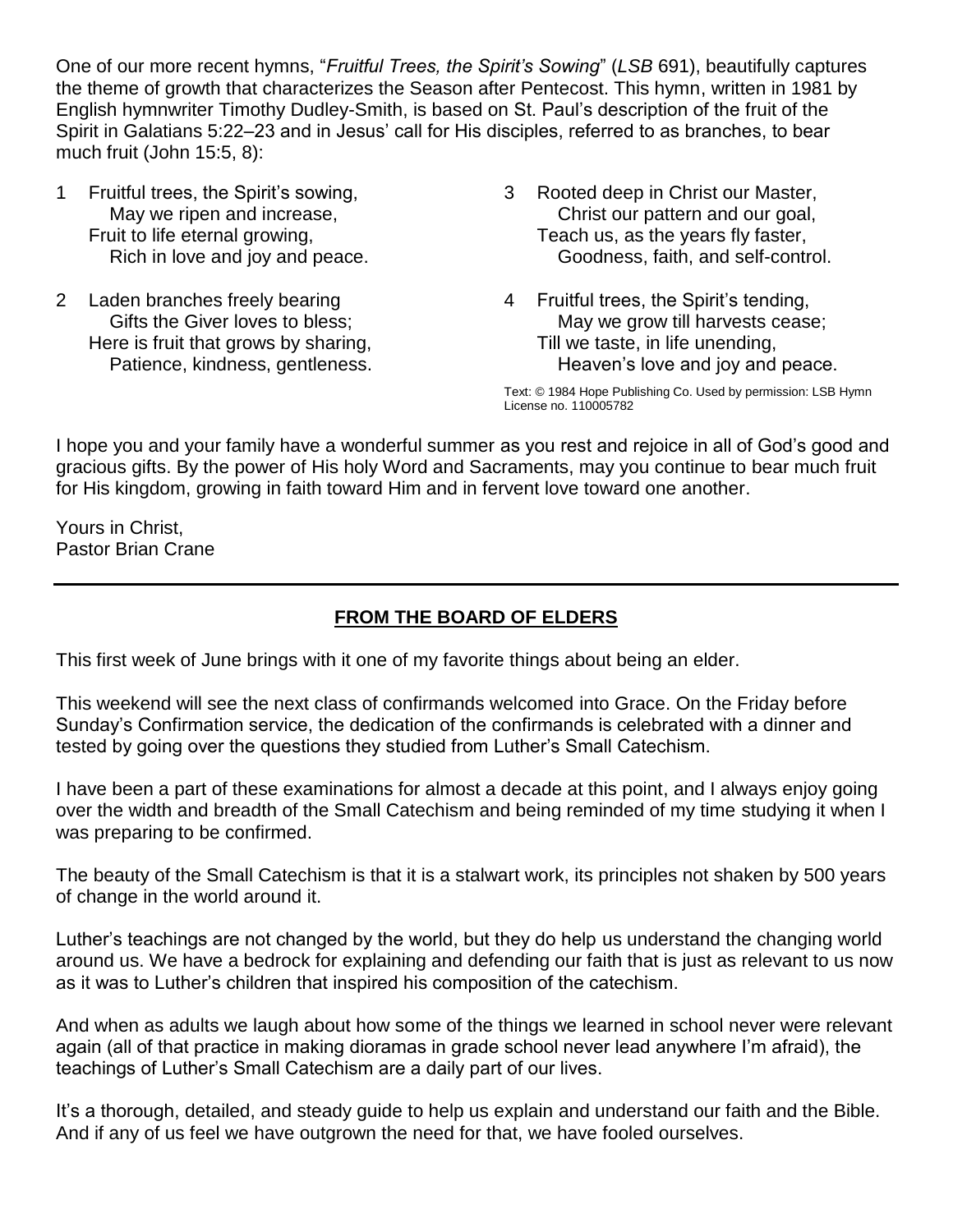The Small Catechism isn't meant to be studied to pass an exam and then return it after we're done... it's a useful resource for us throughout our life.

God's blessings, Matthew Olson

2022 FLOWER CHART is available for sign up in the narthex. The cost is \$27.00 for two bouquets. To reserve a Sunday, please sign your name and the occasion. Please make your checks payable to "Grace Lutheran" Church" and place in the secretary's box in the Communication Center. Thank you!

**KWIK TRIP CARDS ARE NOW AVAILABLE** before Thursday evening's worship service from Walter Bohn or Dennis Eaton. The gas cards will also continue to be sold before Sunday's service in the Office Equipment Room and before Bible Study on Sunday in the Fellowship Hall. Grace gets a percentage back on all cards sold. Kwik Trip cards are currently available in \$25, \$50, and \$100 amounts. Thank you for supporting Grace this way!

ELEVATOR: As of April 30<sup>th</sup>, the balance on our elevator loan stands at \$172,876.94. Thank you for your support and generosity!

**NEED YOUR IMAGINATION!** We will hand sew 14" therapeutic quilts for people with dementia on Monday, June 13<sup>th</sup>, at 9:00 AM in the Fellowship Hall. All supplies furnished. Contact Ruth at 262-637-0367 with questions. **CHURCH PARKING: The City of Racine has** informed us that West Lawn Avenue will be closed beginning in late May or early June due to street reconstruction. The street will be closed through the summer. No parking will be available on West Lawn during that time. We apologize for any inconvenience. (West Lawn Avenue runs along the east side of our property.)

**WEDNESDAY BIBLE STUDY: Please join us** for Bible study from  $10:00 - 11:00$  AM each Wednesday. We will be taking a closer look at the Bible lessons that will be read in church the following Thursday and Sunday. I hope this study will help to prepare us as we hear God's Word in worship. - Pastor Crane

**ELECTRONIC GIVING** is available at Grace through Vanco. Questions can be answered by Lori Heidenreich. Enrollment forms are available in the Office Equipment Room. Completed forms can be returned in a sealed envelope and placed into Lori's Financial Secretary mailbox outside the church office.

**NO GROWING STRONG WITH GRACE in** June, July, or August.

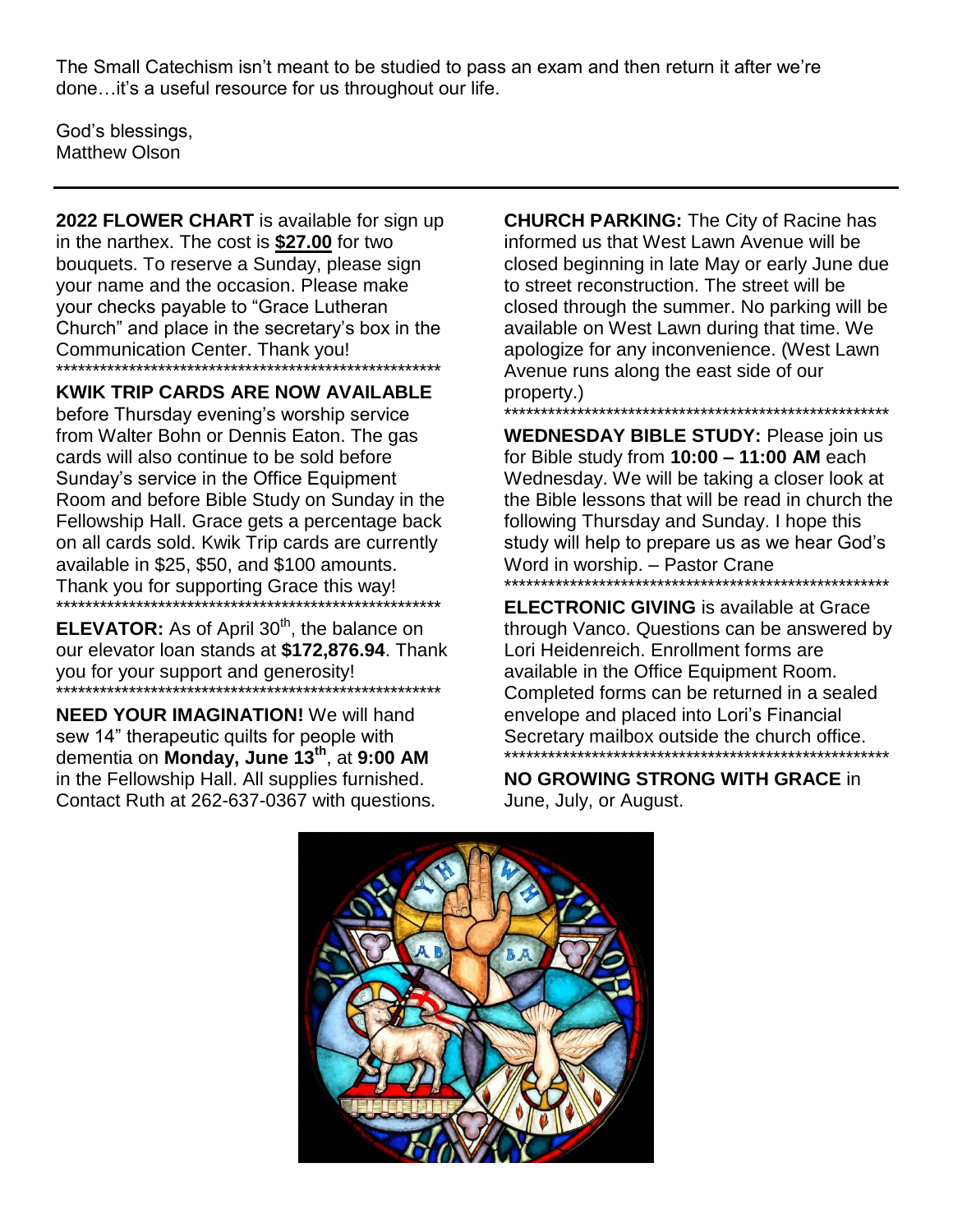#### **FROM THE BOARD OF STEWARDSHIP**

#### **Living Sacrifices**

Stewardship is not just about giving money to the church. It includes this, to be sure, but it is not limited to it. Stewardship involves our whole life – everything we have and everything we are.

Let us not, though, fall into the trap of thinking that because we give of ourselves in one area then we can neglect giving in another. Stewardship is not stealing from Peter to pay Paul. It is not a game that we play whereby we justify ourselves in not giving a tenth of our income because we have given in some other way.

This is why our Lord warns: "Woe to you, scribes and Pharisees, hypocrites! For you tithe mint and dill and cumin and have neglected the weightier matters of the law: justice and mercy and faithfulness. These you ought to have done, without neglecting the others" (Matthew 23:23). We are given to do both – tithe of ourselves and what we have.

And so it is that St. Paul makes his appeal to us: "I appeal to you therefore, brothers, by the mercies of God, to present your bodies as a living sacrifice, holy and acceptable to God, which is your spiritual worship. Do not be conformed to this world, but be transformed by the renewal of your mind, that by testing you may discern what is the will of God, what is good and acceptable and perfect" (Romans  $12:1-2$ ).

We are to present our bodies as a living sacrifice to God. We are not to have the mind of the world, where we exchange equal weight of this for an equal weight of that and think that we have done what God has required. Our whole life is given over for service in and for the Church of God. This is to be done in thanksgiving for what God in Christ has accomplished for us. This is our spiritual worship, the reasonable response to what He has done for us. Not one for the other but all in all.

But what does this look like? St. Paul never lays down a general principle without also giving us some practical application of what shape that principle is to take concretely. He gives the general principle that our bodies are to be living sacrifices to God. And, after admonishing those who have been given particular gifts of grace to serve the church, St. Paul then speaks generally of what is expected of all. He says:

"Let love be genuine. Abhor what is evil; hold fast to what is good. Love one another with brotherly affection. Outdo one another in showing honor. Do not be slothful in zeal, be fervent in spirit, serve the Lord. Rejoice in hope, be patient in tribulation, be constant in prayer. Contribute to the needs of the saints and seek to show hospitality." (Romans 12:9–13)

This is what it looks like to present your bodies as living sacrifices. This is how we live out the grace of God here in time.

Let us then heed the apostle's teaching. Let us present our bodies – everything that we have and everything that we are – as living sacrifices to God, our reasonable response to what God in Christ Jesus accomplished for us by His death and resurrection. Through this, we have forgiveness of sins, a new life in Christ, and eternal salvation. And through this worship, the grace of God is made manifest in His saints – for the church and the world.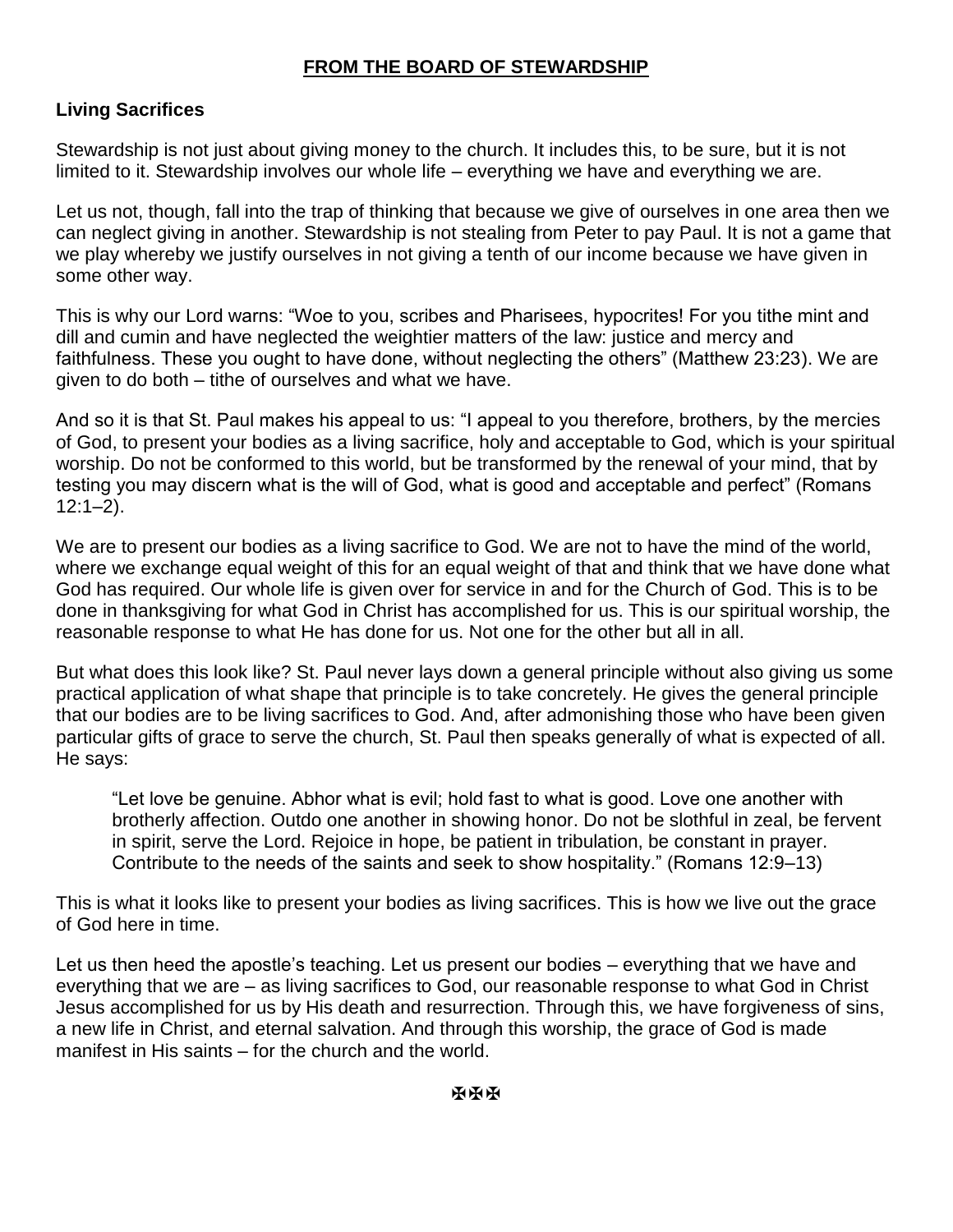# **PARISH FELLOWSHIP JUNE/JULY ACTIVITIES**